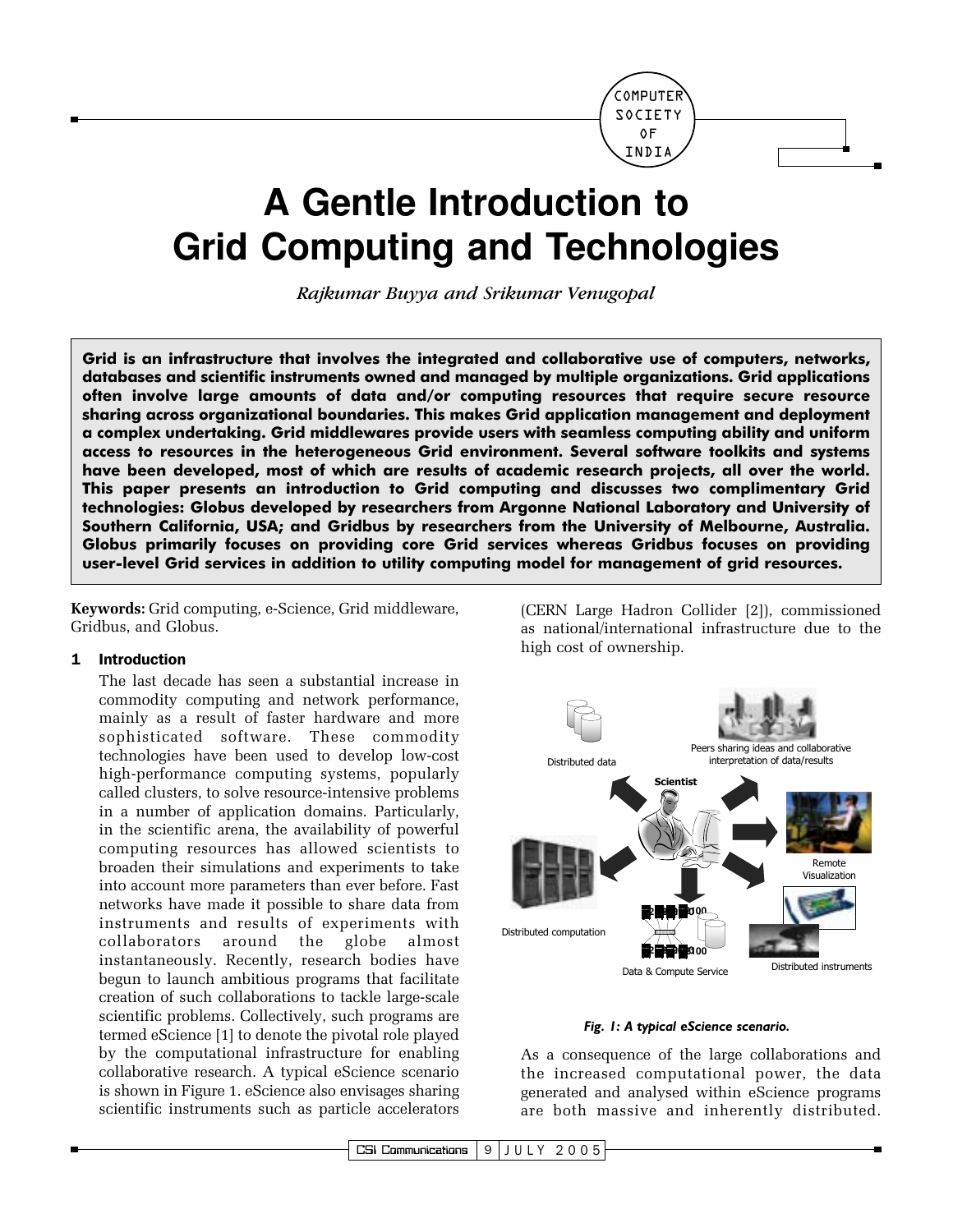

Therefore, the challenges of such environments revolve around data - managing its access, distribution, processing and storage. These challenges thus motivate creation of a computational infrastructure by coupling wide-area distributed resources such as databases, storage servers, highspeed networks, supercomputers and clusters for solving large-scale problems, leading to what is popularly known as Grid computing [3] [4] [5]. This is analogous to the electrical power grid that provides consistent, pervasive, dependable, transparent access to electric power irrespective of its source.

As there are a large number of projects around the world working on developing Grids for different purposes at different scales, several definitions of Grid abound. The Globus Project defines Grid as "an infrastructure that enables the integrated, collaborative use of high-end computers, networks, databases, and scientific instruments owned and managed by multiple organizations." Another utility notion based Grid definition put forward by the Gridbus Project is "Grid is a type of parallel and distributed system that enables the sharing, selection, and aggregation of geographically distributed "autonomous" resources dynamically at runtime depending on their availability, capability, performance, cost, and users' quality-of-service requirements."

The development of the Grid infrastructure, both hardware and software, has become the focus of a large community of researchers and developers in both academia and industry. The major problems being addressed by Grid developments are the social problems involved in collaborative research:

- improving distributed management whilst retaining full control over locally managed resources:
- improving the availability of data and identifying problems and solutions to data access patterns; and
- providing researchers with a uniform userfriendly environment that enables access to a wider range of physically distributed facilities improving productivity.

A high-level view of activities involved within a seamless and scalable Grid environment is shown in Figure 2. Grid resources are registered within one or more Grid information services. The end users submit their application requirements to the Grid resource broker which then discovers suitable resources by querying the Information services, schedules the application jobs for execution on these resources and then monitors their processing until they are completed. A more complex scenario would involve more requirements and therefore, Grid environments involve services such as security, information, directory, resource allocation, application development, execution management, resource aggregation, and scheduling. Software tools and services providing these capabilities to link computing capability and data sources in order to support distributed analysis and collaboration are collectively known as Grid middleware.

In order to provide users with a seamless computing environment, the Grid middleware systems need to solve several challenges originating from the inherent features of the Grid [6]. One of the main challenges is the heterogeneity that results from the vast range of technologies, both software and hardware, encompassed by the Grid. Another challenge involves the handling of Grid resources that are spread across political and geographical boundaries and are under the administrative control of different organizations. It follows that the availability and performance of Grid resources are unpredictable as requests from within an administrative domain may gain more priority over requests from outside. Thus, the dynamic nature of Grid environment poses yet another challenge.



Fig. 2: A world-wide Grid computing environment.

To tackle these challenges, a Grid architecture has been proposed based on the creation of Virtual Organizations (VOs)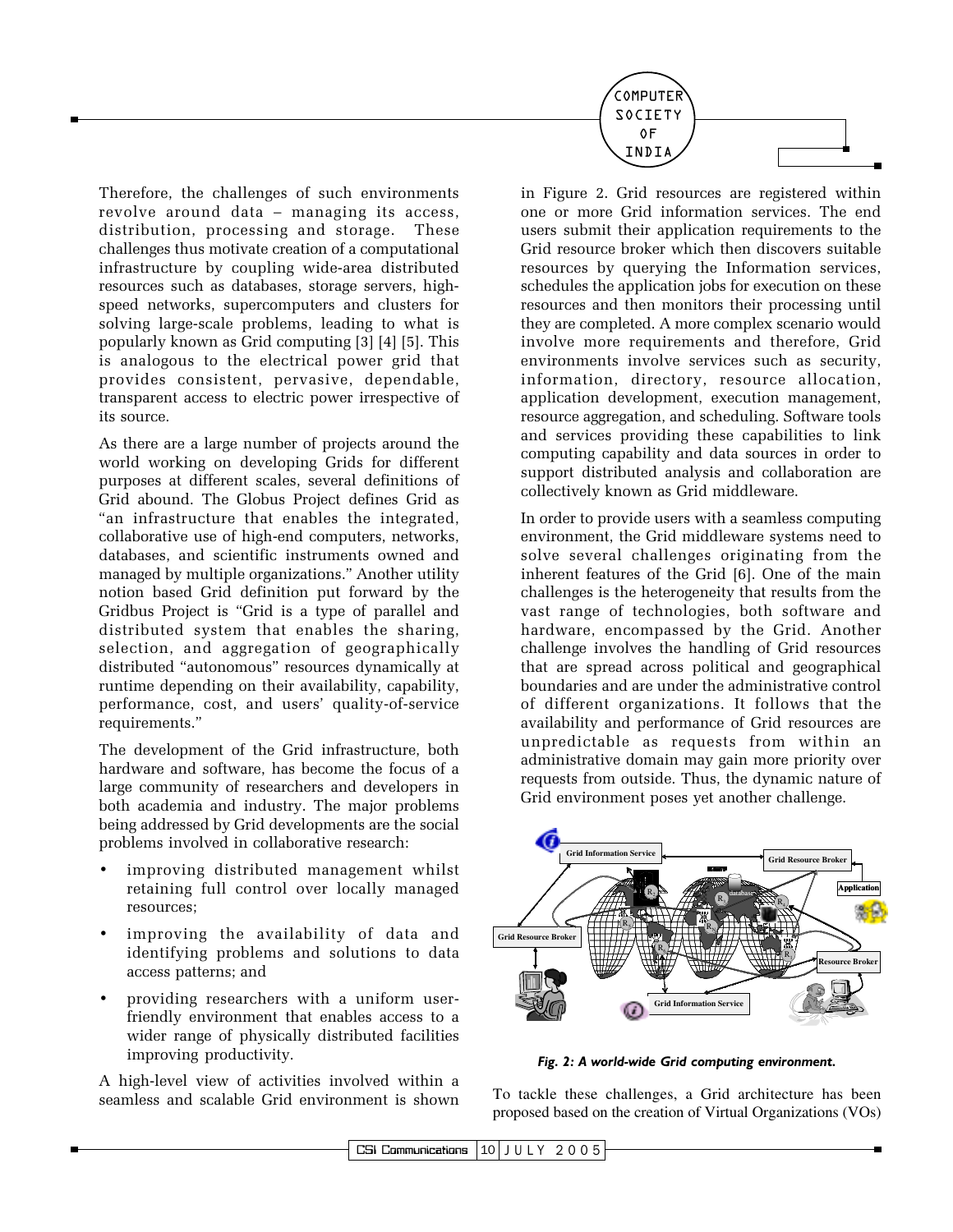

[7] by different physical (real-world) organizations coming together to share resources and collaborating in order to achieve a common goal. A VO defines the resources available for the participants and the rules for accessing and using the resources. Within a VO, participants belonging to member organizations are allocated resource share based on urgency and priority of a request as determined by the objectives of the VO. Another complimentary Grid architecture [8] is based on economic principles in which resource providers (owners) compete to provide the best service to resource consumers (users) who select appropriate resources based on their specific requirements, the price of the resources and their expectations of Quality-of-Service (QoS) from the providers. Two examples of OoS terms are the deadline by which the resource needs to be available and the maximum price (budget) that can be paid by the user for the service. OoS terms are enforced via SLAs (Service Level Agreements) between the providers and the consumers, the violation of which results in penalties.

#### **Grid Components**  $\mathbf{2}$

In a world-wide Grid environment, capabilities that the infrastructure needs to support include:

- Remote storage and/or replication of data sets
- Publication of datasets using global logical name and attributes in the catalogue
- Security -access authorisation and uniform authentication
- Uniform access to remote resources (data and computational resources)
- Publication of services and access cost
- Composition of distributed applications using diverse software components including legacy programs.
- Discovery of suitable datasets by their global logical names or attributes
- Discovery of suitable computational resources
- Mapping and Scheduling of jobs (Aggregation of distributed services)
- Submission, monitoring, steering of jobs execution
- Movement of code/data between the user desktop machines and distributed resources
- Enforcement of quality of service requirements
- Metering and Accounting of resource usage

The above capabilities in Grid computing environments play a significant role in enabling a variety of scientific, engineering, and business applications. Various Grid components providing the above capabilities are arranged into layers. Each layer builds on the services offered by the lower layer in addition to interacting and co-operating with components at the same level (e.g., Resource broker invoking secure process management services provided by core middleware). Figure 3 shows the hardware and software stack within a typical Grid architecture. It consists of four layers: fabric, core middleware, user-level middleware, and applications and portals layers.

Grid Fabric layer consists of distributed resources such as computers, networks, storage devices and scientific instruments. The computational resources represent multiple architectures such as clusters, supercomputers, servers and ordinary PCs which run a variety of operating systems (such as UNIX variants or Windows). Scientific instruments such as telescope and sensor networks provide real-time data that can be transmitted directly to computational sites or are stored in a database.

Core Grid middleware offers services such as remote process management, co-allocation of resources, storage access, information registration and discovery, security, and aspects of Quality of Service (QoS) such as resource reservation and trading. These services abstract the complexity and heterogeneity of the fabric level by providing a consistent method for accessing distributed resources.

User-level Grid middleware utilizes the interfaces provided by the low-level middleware to provide higher level abstractions and services. These include application development environments, programming tools and resource brokers for managing resources and scheduling application tasks for execution on global resources.

Grid applications and portals are typically developed using Grid-enabled programming environments and interfaces and brokering and scheduling services provided by user-level middleware. An example application, such as parameter simulation or a grand-challenge problem, would require computational power, access to remote datasets, and may need to interact with scientific instruments. Grid portals offer Web-enabled application services, where users can submit and collect results for their jobs on remote resources through the Web.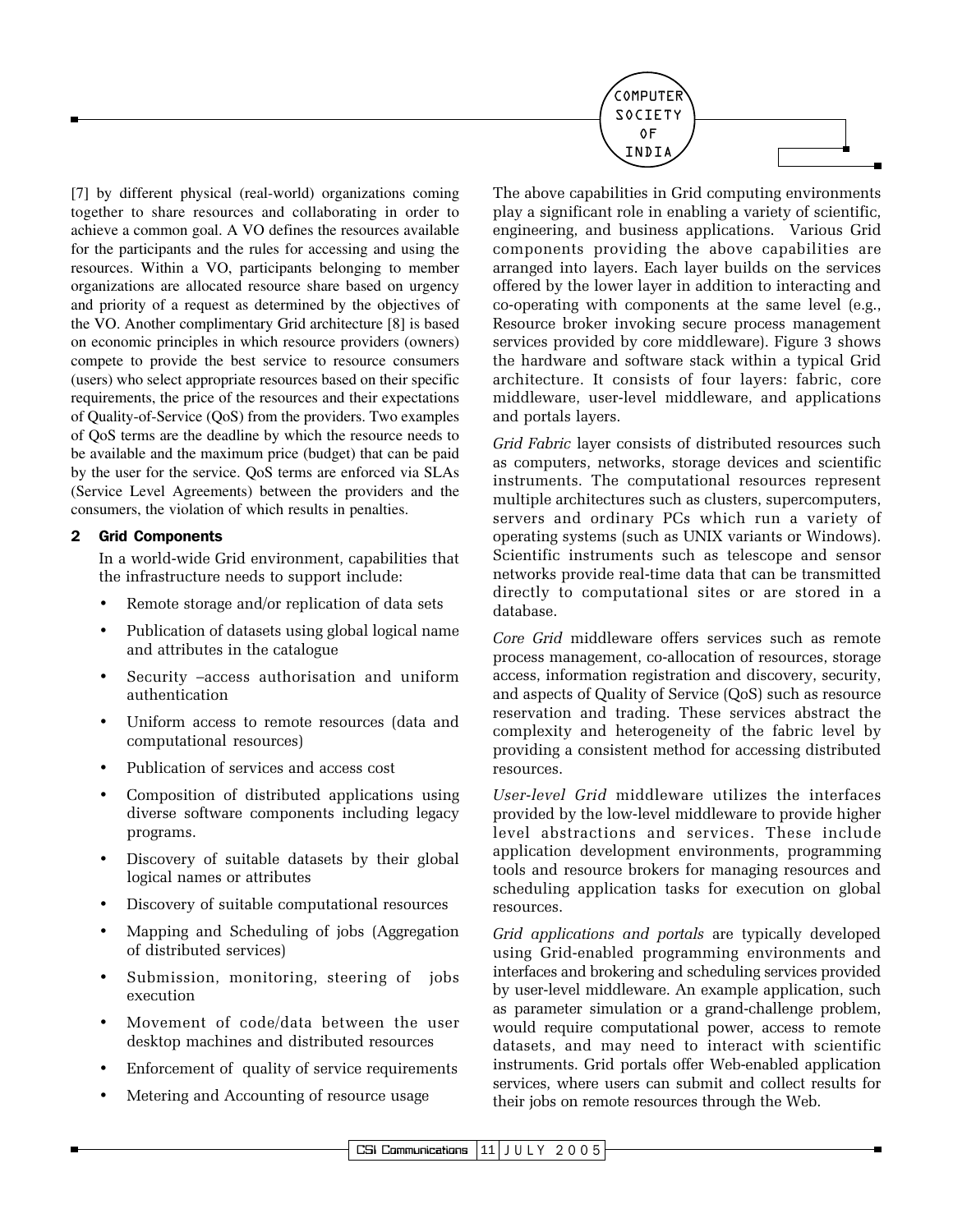



Fig. 3: A Layered Grid Architecture and components.

### 2.1 Operational Flow from Users' Perspective

Figure 4 shows Grid environment from an operations perspective with the components organized according to their deployment and functionality. To make resources constituents of the Grid, they need to be accessible from different management domains. This can be achieved by installing core Grid middleware such as Globus in Unix/Linux environment and Alchemi in Windows environment. Multi-node resources such as clusters need to be presented as a single resource to the Grid and this can be achieved by deploying job management systems such as Condor, PBS, or Sun Grid Engine on them. In a Grid environment where data needs to be federated for sharing among various interested parties, data grid technologies such as SRB, Globus RLS, or EU Data Grid needs to be deployed. The user-level middleware need to be deployed on resources responsible for providing resource brokering and application deployment services. The users may even accesses these services via Web portals.

In eScience Grid environments such as those established for LHC (Large Hadron Collider) data sharing and analysis, the key steps involved and the interaction between various grid components are as follows (see Figure 4):

- 1. The users compose their application as a distributed application (e.g., parameter sweep) using visual application development tools.
- 2. The users specify their analysis and quality-ofservice requirements and submit them to the Grid resource broker.
- 3. The Grid resource broker performs resource discovery and their characteristics using the Grid information service.
- 4. The broker identifies resource service prices by querying the Grid market directory.
- 5. The broker identifies the list of data sources or replicas and selects the optimal ones.
- 6. The broker also identifies the list of computational resources that provides the required application services.
- 7. The broker ensures that the user has necessary credit or authorized share to utilise resources.
- 8. The broker scheduler maps and deploys data analysis jobs on resources that meet user qualityof-service requirements.
- 9. The broker agent on a resource executes the job and returns results.
- 10. The broker collates the results and passes to the user.
- 11. The metering system charges the user by passing the resource usage information to the accounting system.

The accounting system reports resource share allocation or credit utilisation to the user.



Fig. 4: Grid technologies for analysis of distributed data.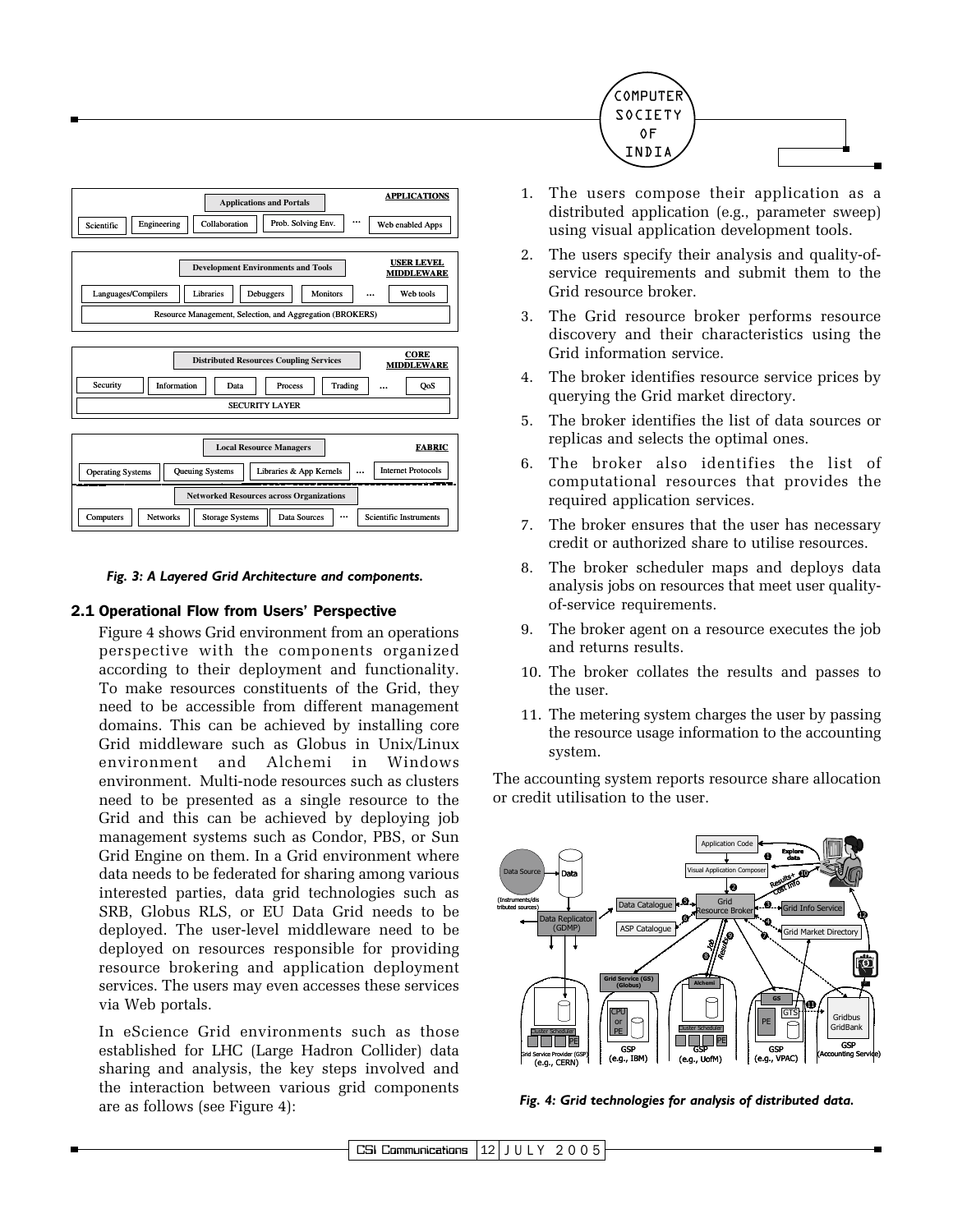

#### **Grid Initiatives World-Wide** з

Given the possibilities of Grid computing, it is no surprise that there is a huge interest in this technology around the world. Currently, Grid projects that have been initiated around the world can be broadly classified into two classes: (1) Grid infrastructure development that involves setting up hardware, software and administrative mechanisms so that application scientists can make use of these facilities for their research and (2) Grid middleware research that investigates on the development of software and policy mechanisms that assist in realizing the full potential of Grid computing. Many of these projects are motivated by large-scale scientific projects that will involve production and analysis of data at an unprecedented scale. Often cited such large-scale scientific projects are the LHC experiments (CMS, ATLAS, Alice, LHCb) at CERN when they will begin data production in 2007. The volume of data that is expected to be generated by these experiments is expected to be in petabytes (PB) which need to be distributed to physicists around the world for analysis. As the Grid has been mandated as the IT infrastructure for handling the massive workloads of the LHC experiments, all the collaborating nations are setting up Grid infrastructure in one form or another. In the following sections, we will state some of the major Grid infrastructure and middleware projects around the world.

# **3.1 United States**

Production Grid testbeds for various application domains have been deployed over physical (hardware) Grid infrastructure such as the US NSF (National Science Foundation)-funded TeraGrid that provides over 40 teraflops of computing power at eight sites around the US with 2 PB of available storage interconnected by 10-30 gigabits per second network. One of the major testbeds is Grid3 which covers 25 sites across US and Korea that are used collectively for application domains such as High-Energy Physics, Astronomy and Biology. Other Grid projects setting up testbeds include GriPhyN (Grid Physics Network), PPDG (Particle Physics Data Grid), LIGO (Laser Interferometer Gravitational-Wave Observatory) and SDSS (Sloan Digital Sky Survey). The BioInformatics Research Network (BIRN) is another testbed for the purpose of furthering biomedical science by sharing data stored in different repositories around US. NEESGrid enables scientists in the earthquake engineering community to carry out experiments in distributed locations and analyse data through a uniform interface.

Out of the Grid middleware efforts in the United States, the Globus Toolkit from the Globus Alliance led by Argonne National Laboratory is the most widely known. We will be discussing this in detail later in this article. SRB (Storage Resource Broker) from San Diego Supercomputing Centre is another widely deployed middleware for federating disparate repositories and takes care of data storage, replication and access management. Other notable efforts are the Condor project (University of Wisconsin, Madison) for high throughput computing mechanisms, AppLeS (University of California, San Diego) for application scheduling, GrADS project headed by Rice University for application development environment, NetSolve (University of Tennessee, Knoxville) which develops libraries for Grid RPC (Remote Procedure Call) applications, and the Virtual Data Grid (VDG) project that is looking into reuse of data products for future executions. In addition, several commercial organizations such as IBM, Sun, HP, and Oracle are actively involved in the development of enterprise and global utility Grid technologies. [An article by Gentzsch in this special issue presents commercial Grid efforts in detail.

# 3.2 Europe

The two major Grid efforts in Europe, started in early 2001, are the United Kingdom (UK)'s e-Science program and the European Union funded Data Grid project which is now succeeded by the EGEE (Enabling Grids for E-sciencE) project. The UK e-Science program proposed to focus on the promotion and advancement of UK involvement in the Grid through infrastructure provision, and development of Grid middleware. EGEE focuses on developing a Grid infrastructure available to scientists and to develop robust middleware for application deployment.

CERN, the European Organization for Nuclear Research, and the High-Energy Physics (HEP) community have established an International Data Grid project with intent to apply the work to other scientific communities such as Earth Observation and Bioinfomatics. The project objectives are to establish a research network for data Grid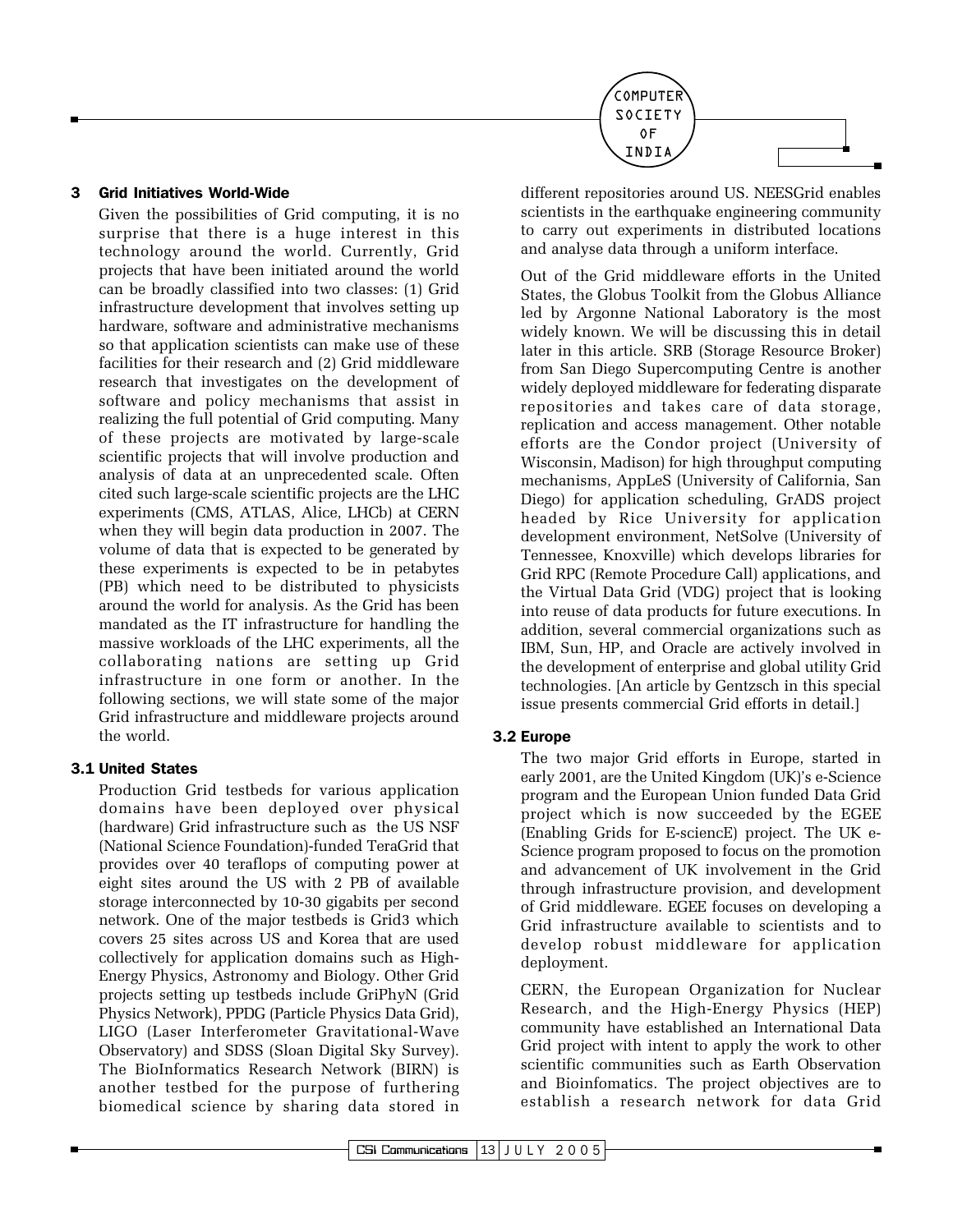

technology development, demonstrate data Grid effectiveness through the large-scale real world deployment of end-to-end application experiments, and to demonstrate the ability to use low-cost commodity components to build, connect, and manage large general-purpose, data intensive computer clusters.

Other notable EU funded projects include GridLab providing application development toolkit, Cactus framework for scientific programming, GridSphere for creating a web portal environment for Grid users, P-Grade providing visual environment for application development, and Triana for workflow formulation. OGSA-DAI, part of UK e-Science program, supports integration of relational databases in Grid environments.

# 3.3 Asia-Pacific

Several countries in the Asia-Pacific region have started national Grid programs similar to those initiated in United States and Europe. In addition, countries such as Australia, China, Japan, South Korea and Singapore are active participants in worldwide Grid projects such as the LHC Computational Grid (LCG) and the Virtual Observatory projects. Some of the notable Grid programs are the NAREGI (National Research Grid Initiative) in Japan, APAC Grid (Australia), China National Grid (China), K\*Grid (South Korea) and APGrid (Asia Pacific Grid).

Prominent Grid middleware projects include Ninf project (Tokyo Institute of Technology) for building a Grid-based RPC (remote procedure call) system, the Grid Datafarm (Gfarm) project (AIST, Japan) for providing a petascale data storage and processing system, the Nimrod project (Monash University, Australia) for parametric computations on Grid resources and the Gridbus project (University of Melbourne, Australia) for service-oriented utility computing. We will look at the Gridbus project in detail later in this article.

# 3.4 India

Centre for Development of Advanced Computing is setting up Grid infrastructure by connecting supercomputers such as PARAM 10000 by highspeed networks. The Indian Institute of Information Technology and Management, Kerala is heading a Grid project that aims to bring educational materials

closer to educators wherever they are located. Known as Kerala Education Grid, this project envisages the linking of colleges and universities to resource centres that will supply education materials on demand and increase cooperation and networking among the affiliated academics. [see an article by Sherly in this special issue for details on Kerala Education Grid.]

Information Technology companies in India have shown great interest in the potential of Grid technology for obtaining the maximum benefits out of enterprise infrastructure. Corporations such as Infosys and Satyam have already started initial forays into this area.

# 3.5 Standardization Efforts

Given the large amount of middleware development happening in this area of research, standardization is important to ensure interoperability between different products and implementations. In the past few years, Grid standardization efforts led by the Global Grid Forum (GGF) [9] have produced standards for almost all aspects of Grid technology. Work at the GGF have produced the Open Grid Service Infrastructure (OGSI) specification and its successor, the Web Services Resource Framework (WSRF) that pave the way for integration of Web Services within Grid architecture. This is important as Web Services allow Grid developers to take advantage of standard message formats and communications mechanisms such as HTTP and XML for communicating between heterogeneous architectures. components and Other standardization bodies such as W3C (World Wide Web Consortium), OASIS (Organization for Advancement of Structured Information Standards) and IETF (Internet Engineering Task Force) also produce standards relevant to aspects of Grid Computing.

In the following sections, we will take a look at two different middleware projects – the Globus Toolkit [9] and the Gridbus Project [11]. The Globus toolkit is widely used and provides the functionalities of core Grid middleware as mentioned above. The Gridbus Project, while extending across the Grid middleware stack, concentrates more on user-level middleware with special emphasis on economy based Grid resource management guided by userdefined QoS attributes.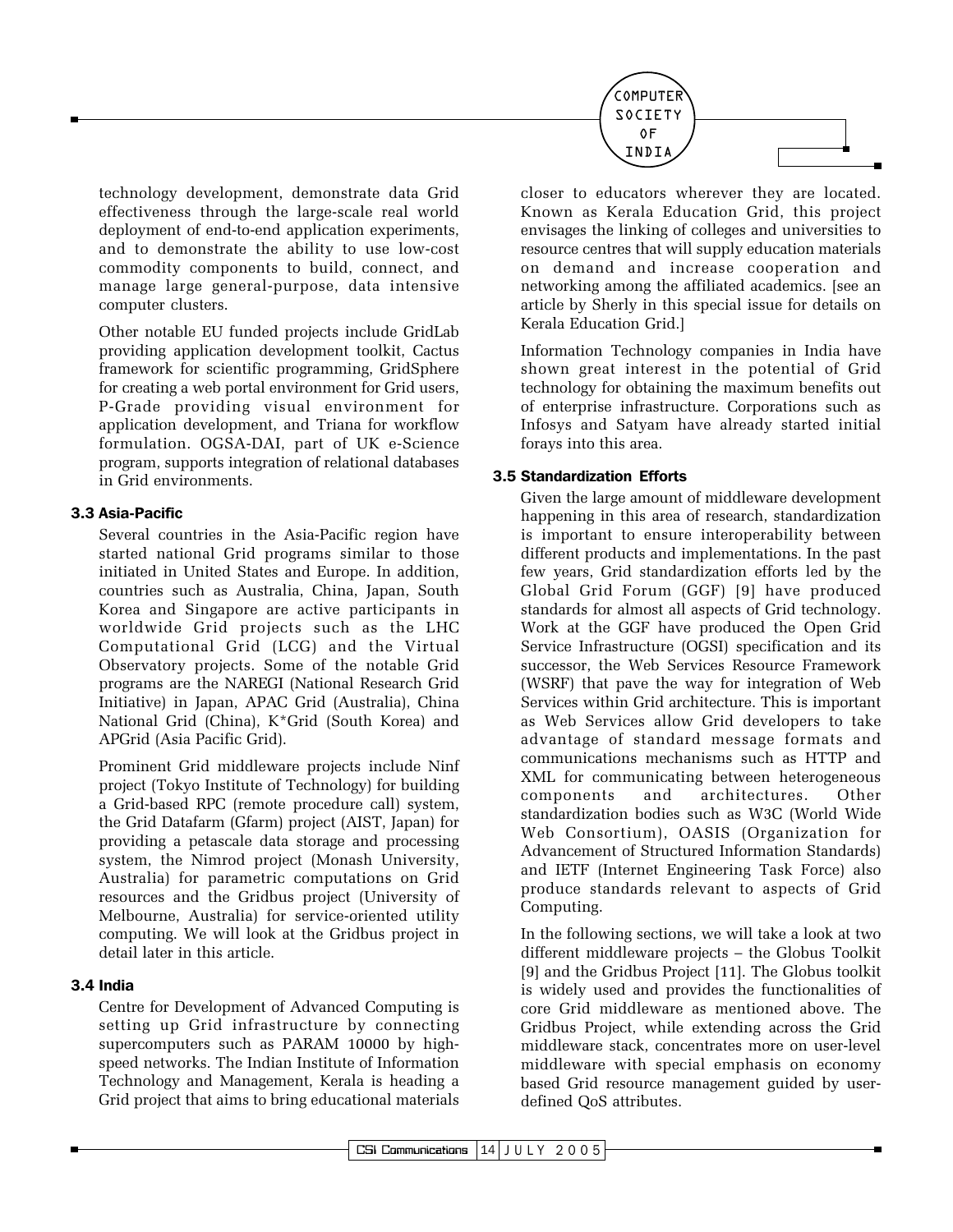

#### 4 **Globus Toolkit**

The Globus project provides open source software toolkit that can be used to build computational grids and grid based applications. It allows sharing of computing power, databases, and other resources securely across corporate, institutional and geographic boundaries without sacrificing local autonomy. The core services, interfaces and protocols in the Globus toolkit allow users to access remote resources seamlessly while simultaneously preserving local control over who can use resources and when. The Globus architecture, shown in Figure 5, has three main groups of services accessible through a security layer. These groups are Resource Management, Data management and Information Services.



### Fig. 5: The Globus Architecture.

The local services layer contains the operating system services, network services like TCP/IP, cluster scheduling services provided by Load Leveler, job-submission, query of queues, and so on. The higher layers of the Globus model enable the integration of multiple or heterogeneous clusters. The core services layer contains the Globus toolkit building blocks for security, job submission, data management, and resource information management. The high-level services and tools layer contains tools that integrate the lower level services or implement missing functionality.

## 4.1 GSI Security Layer:

The Grid Security Infrastructure (GSI) provides methods for authentication of Grid users and secure communication. It is based on SSL (Secure Sockets Layer), PKI (Public Key Infrastructure) and X.509 Certificate Architecture. The GSI provides services, protocols and libraries to achieve the following aims for Grid security:

- Single sign-on for using Grid services through user certificates
- Resource authentication through host certificates
- Data encryption
- Authorization
- Delegation of authority and trust through proxies and certificate chain of trust for certificate authorities

Users gain access to resources by having their Grid certificate subjects mapped to an account on the remote machine by its system administrators. This also requires that the CA that signed the user certificate be trusted by the remote system. Access permissions have to be enforced in the traditional UNIX manner through restrictions on the remote user account.

CAs (Certificate Authorities) are also a part of realising the notion of VOs. A user who has a certificate signed by the CA of the VO gains access to the resources authenticated by the same CA. VOs can cooperate between themselves by recognizing each others CAs so that users can access resources between collaborations. These mechanisms are used in many Grid testbeds. Depending on the structure of the testbed and the tools used, the users may gain access automatically to the resources or may have to contact the system administrators individually to ensure access.

Most services require mutual authentication before carrying out their functions. This guarantees nonrepudiability and data security on both sides. However, the current state of GSI tools makes it more likely that some users may share the usage of a single certificate to gain access to higher number of resources or that they may be mapped to the same account on the remote machine. This may raise serious questions on the authenticated users and the confidentiality of user data on the remote machine. Production testbeds have policies in place to restrict this behaviour but there is still some way to go before these are restricted at the middleware level.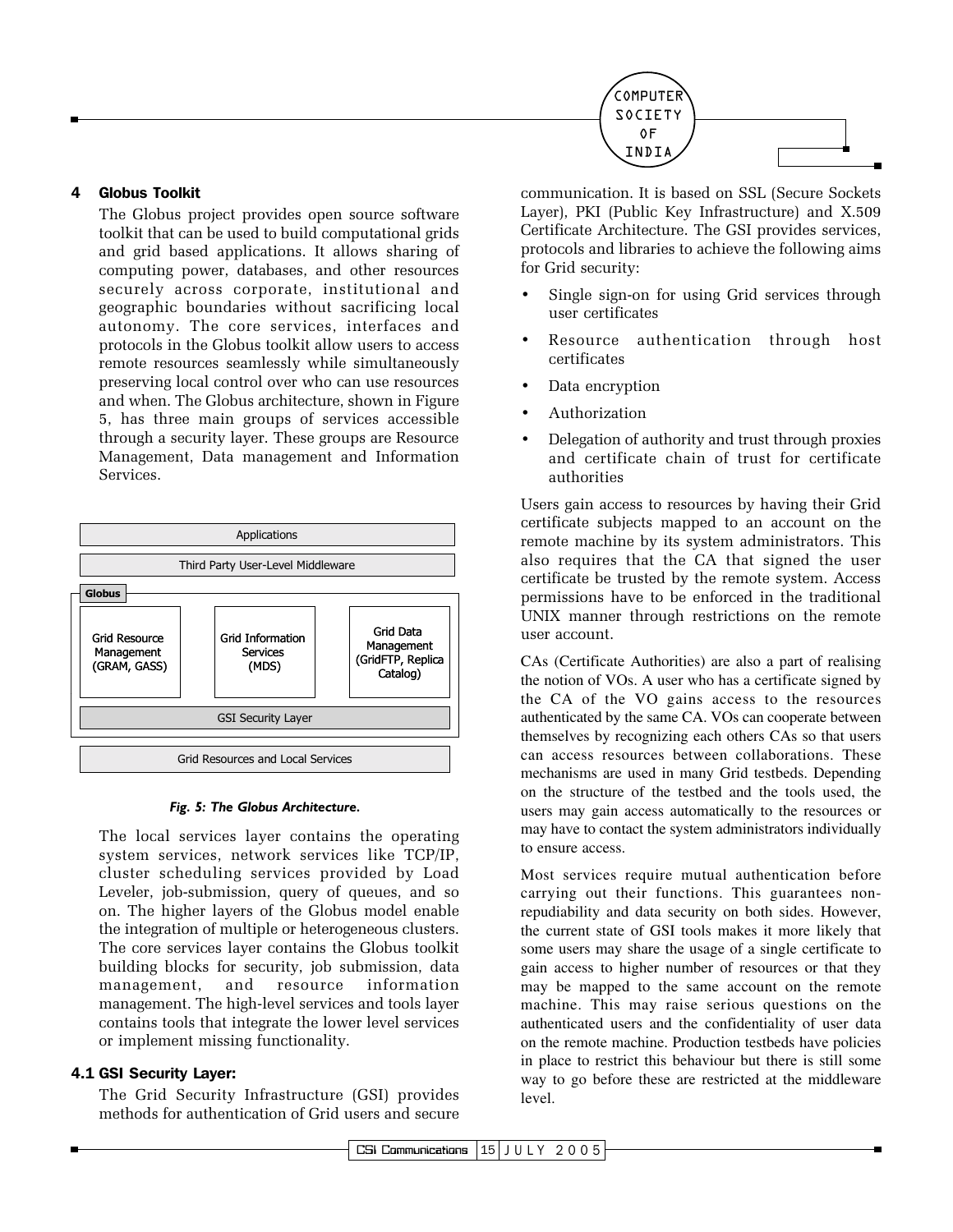

# 4.2 Resource Management:

The resource management package enables resource allocation through job submission, staging of executable files, job monitoring and result gathering. The components of Globus within this package are:

**Globus Resource Allocation Manager (GRAM):** GRAM provides remote execution capability and reports status for the course of the execution. A client requests a job submission to the gatekeeper daemon on the remote host. The gatekeeper daemon checks if the client is authorized (*i.e.*, the client certificate is in order and there is a mapping of the certificate subject to any account on the system). Once authentication is over, the gatekeeper starts a job manager that initiates and monitors the job execution. Job managers are created depending on the local scheduler on that system. GRAM interfaces to various local schedulers such as Portable Batch System (PBS), Load Sharing Facility (LSF) and LoadLeveler.

The job details are specified through the Globus Resource Specification Language (RSL), which is a part of GRAM. RSL provides syntax consisting of attribute-value pairs for describing resources required for a job including the minimum memory and the number of CPUs.

**Globus Access to Secondary Storage (GASS): GASS** is a file-access mechanism that allows applications to pre-fetch and open remote files and write them back. GASS is used for staging-in input files and executables for a job and for retrieving output once it is done. It is also used to access the standard output and error streams of the job. GASS uses secure HTTP based streams to channel the data and has GSI-enabled functions to enforce access permissions for both data and storage.

## **4.3 Information Services:**

The information services package provides static and dynamic properties of the nodes that are connected to the Grid. The Globus component within this package is called Monitoring and Discovery Service (MDS).

MDS provides support for publishing and querying of resource information. Within MDS, schema define classes that represent various properties of the system. MDS has a three-tier structure at the bottom of which are Information Providers (IPs) that gather data about resource properties and status and translate them into the format defined by the object classes. The Grid Resource Information Service (GRIS) forms the second tier and is a daemon that runs on a single resource. GRIS responds to queries about the resource properties and updates its cache at intervals defined by the time-to-live by querying the relevant IPs. At the topmost level, the GIIS (Grid Information Index Service) indexes the resource information provided by other GRISs and GIISs that are registered with it.

# 4.4 Data Management:

The data management package provides utilities and libraries for transmitting, storing and managing massive data sets that are part and parcel of many scientific computing applications. The elements of this package are:

GridFTP: It is an extension of the standard FTP protocol that provides secure, efficient and reliable data movements in grid environments. In addition to standard FTP functions, GridFTP provides GSI support for authenticated data transfer, third-party transfer invocation and striped, parallel and partial data transfer support.

Replica Location and Management: This component supports multiple locations for the same file throughout the grid. Using the replica management functions, a file can be registered with the Replica Location Service (RLS) and its replicas can be created and deleted. Within RLS, a file is identified by its Logical File Name (LFN) and is registered within a logical collection. The record for a file points to its physical locations. This information is available from the RLS upon querying.

The major Grid tools and application projects making use of Globus as their low-level middleware include: AppLeS, Ninf, Nimrod-G, NASA IPG, Condor-G, Gridbus Broker, UK eScience Project, GriPhyN, and EU Data Grid.

#### 5 **Gridbus Middleware**

Grid technologies such as Globus provide capabilities and services required for secure access and execution of a job on a resource in a uniform manner on heterogeneous resources. However, to achieve the complete vision of Grid as a utility computing environment, a number of challenges need to be addressed. They include composition of analysis software as a distributed application, resource brokering methodologies and strategies for scheduling data-driven applications, data Grid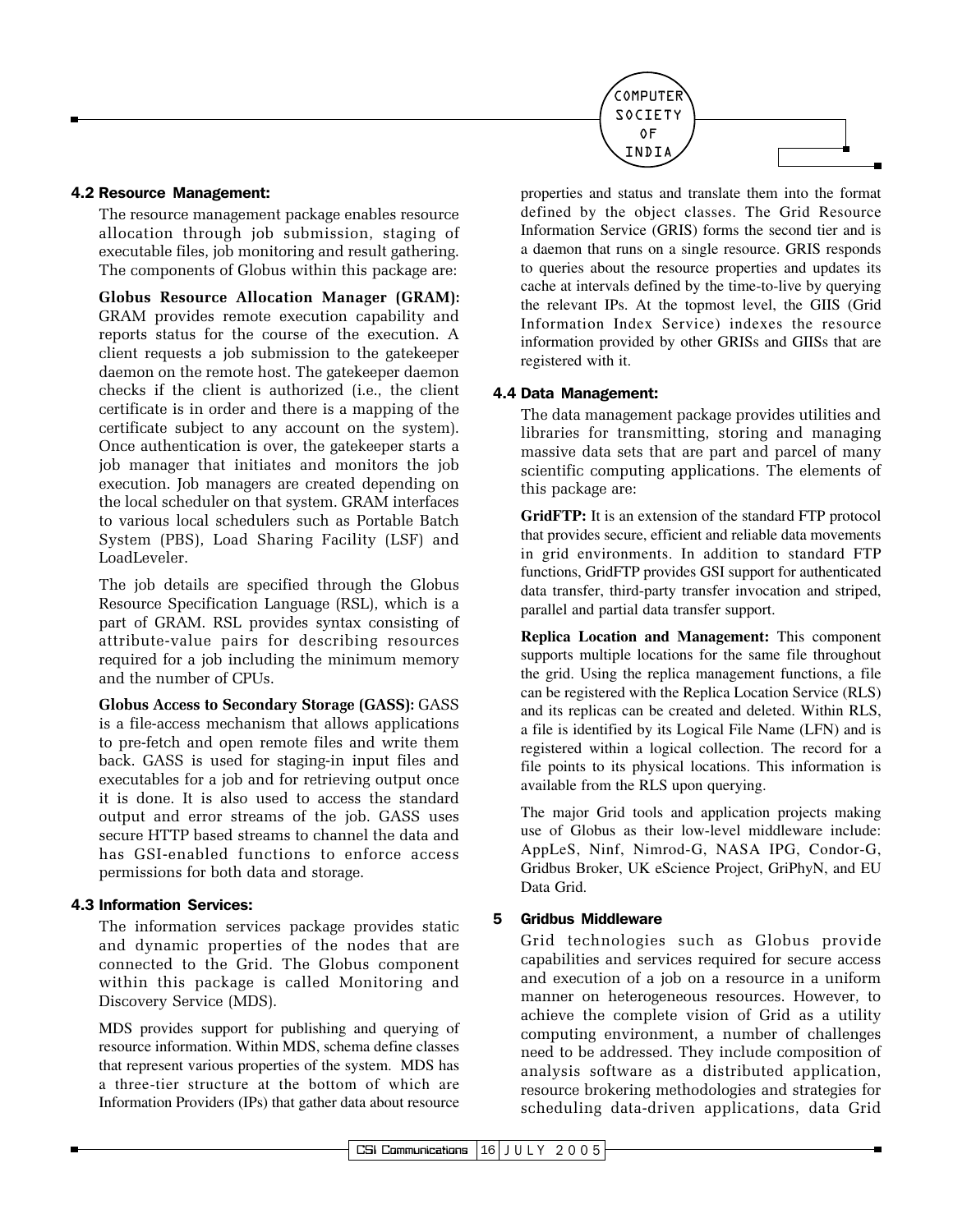economy for data management, application service specification, and accounting of resource consumption. The application development and deployment services need to scale from desktop environment to global Grids and need to support both scientific and business applications.

The Gridbus project is engaged in the design and development of service-oriented cluster and Grid middleware technologies to support eScience and eBusiness applications. It extensively leverages related software technologies and provides an abstraction layer to hide idiosyncrasies of heterogeneous resources and lowlevel middleware technologies from application developers. In addition, it extensively focuses on realization of utility computing model scaling from clusters to Grids and to peer-to-peer computing systems. It uses economic models in efficient management of shared resources and promotes commoditization of their services. Thus, it enhances the tradability of Grid services and manages efficiently the supply and demand for resources.

Gridbus supports commoditization of Grid services at various levels:

- Raw resource level (e.g., selling CPU cycles and storage resources)
- Application level (e.g., molecular docking operations for drug design application)
- Aggregated services (e.g., brokering and reselling of services across multiple domains)

The idea of a computational economy helps in creating a service-oriented computing architecture where service providers offer paid services associated with a particular application and users, based on their requirements, would optimize by selecting the services they require and can afford within their budget. Gridbus emphasizes the endto-end quality-of-services driven by computational economy at various levels - clusters, peer-to-peer (P2P) networks, and the Grid - for the management of distributed computational, data, and application services.



COMPUTER **SOCIETY** 

### Fig. 6: The Gridbus Architecture.

Figure 6 shows a layered architecture depicting the Gridbus components in conjunction with other middleware technologies such as Globus that have been discussed before. Gridbus provides software technologies that spread across the following categories:

- Enterprise Grid Middleware (Alchemi)
- Service-Level Agreements based Allocation of Cluster Resources (Libra)
- Grid Economy and Virtual Enterprise (Grid Market Directory, Compute Power Market)
- Grid Trading and Accounting Services (GridBank)
- Grid Resource Brokering and Scheduling (Gridbus Broker)
- Grid Workflow Management (Gridbus Workflow Engine)
- Grid Application Programming Interface (Visual Parametric Modeller)
- Grid Portals (GMonitor, Gridscape)
- Grid Modeling and Simulation (GridSim)  $\bullet$

Alchemi: Though scientific computing facilities have been heavy users of Unix-class operating systems, the vast majority of computing infrastructure within enterprises is still based on Microsoft Windows. Alchemi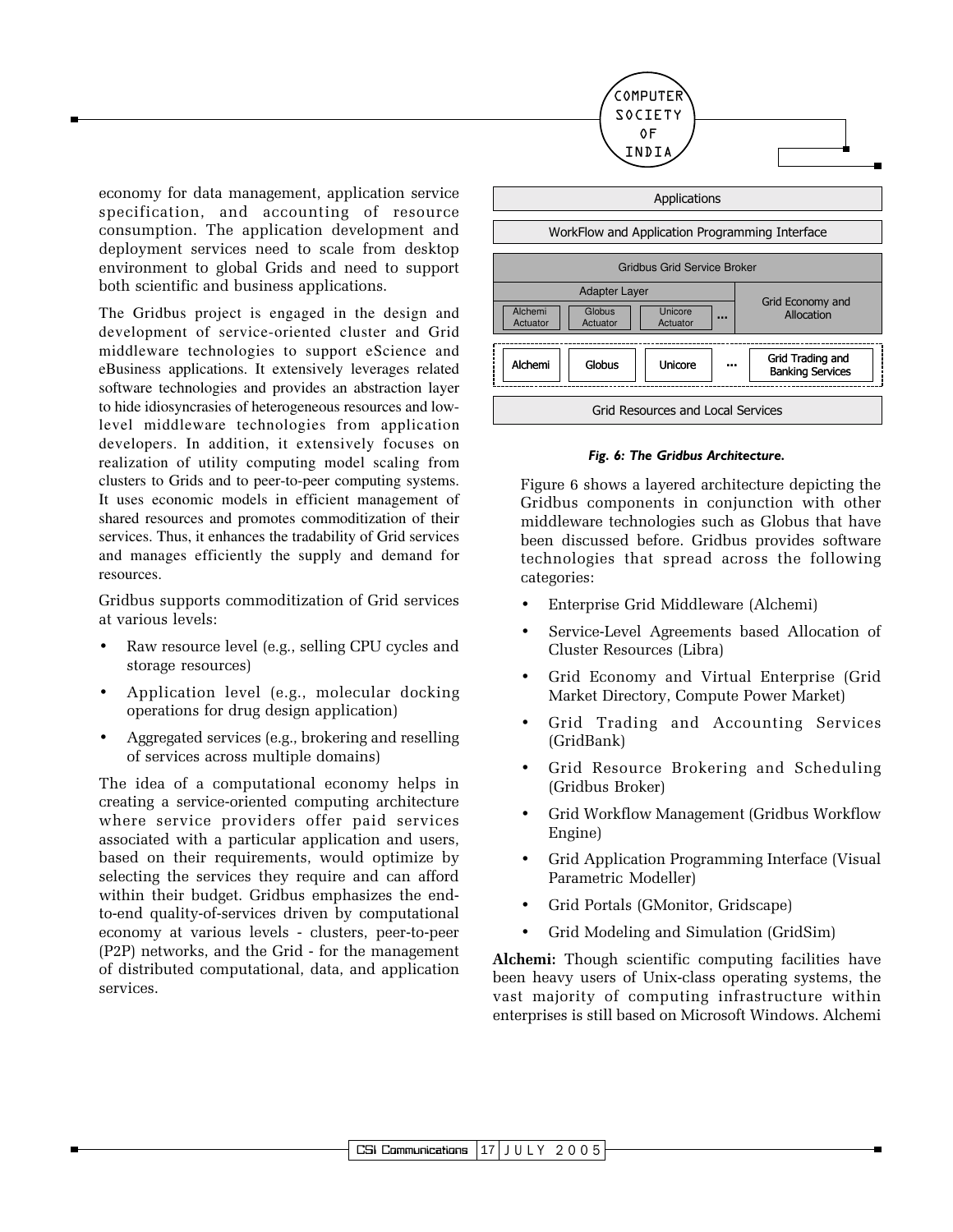

was developed to address the need within enterprises for a desktop grid solution that utilizes the unused computational capacity represented by the vast number of PCs and workstation running Windows within an organization. Alchemi is implemented on top of the Microsoft .NET Framework and provides the runtime machinery for constructing and managing desktop Grids. It also provides an object-oriented programming model along with web service interfaces that enable its services to be accessed from any programming environment that supports SOAP-XML abstraction.

**Libra:** Libra is a cluster scheduling system that performs service-level agreements based allocation of resources. It guarantees a certain share of the system resources to a user job such that the job is completed by the deadline specified by the user provided he has the requisite budget for it. Jobs whose output is required immediately require a higher budget than those with a more relaxed deadline. Thus, Libra delivers utility value to the cluster users and increases their satisfaction by creating realistic expectations for the job turnaround times.

Grid Market Directory (GMD): It provides registry service where service providers can register themselves and publish the services they're providing and consumers can query to obtain the service that meets their requirements. Some of the attributes of a service are its access point, input mechanism and the cost involved in using it.

Compute Power Market (CPM): It is a market-based resource management and scheduling system developed over the JXTA platform. It enables trading of idle computational power over P2P networks. The CPM components that represent markets, consumers and providers are Market Server, Market Resource Agent, and Market Resource Broker (MRB). It supports various economic models for resource trading and matching service consumers and providers and allows plugging in of different scheduling mechanisms.

Accounting and Trading Services: GridBank is a Gridwide accounting and micro-payment service that provides a secure infrastructure for Grid Service Consumers (GSCs) to pay Grid Service Providers (GSPs) for the usage of their services. The consumer is charged on the basis of resource usage records maintained by the provider and service charges that have been agreed upon by both parties in the beginning. GridBank can also be used as an authentication and authorization mechanism thereby ensuring access to the resources to only those consumers with the requisite credit in their accounts.

**Resource Broker:** The Gridbus Resource Broker provides an abstraction to the complexity of Grids by ensuring transparent access to computational and data resources for executing a job on a Grid. It uses user requirements to create a set of jobs, discover resources, schedule, execute and monitor the jobs and retrieve their output once they are finished. The broker supports a declarative and dynamic parametric programming model for creating Grid applications.

The Gridbus broker has the capability to locate and retrieve the required data from multiple data sources and to redirect the output to storage where it can be retrieved by processes downstream. It has the ability to select the best data repositories from multiple sites based on availability of files and quality of data transfer.

Web Portals: G-monitor is a web-portal for monitoring and steering computations on global Grids. G-monitor interfaces with resource brokers such as Gridbus broker and Nimrod-G and uses their services to initiate and monitor application execution. It provides the user with up-to-date information about the progress of the execution at the individual job level and at the overall experiment level. At the end of the execution, the user can collect the output files through G-monitor.

Gridscape: It is tool for creation and generation of interactive and dynamic portals that enable users to view the status of the resources within the testbed and easily add new resources when required. It is also possible to customize the portal to reflect the unique identity of the organization managing the testbed.

Modeling and Simulation: The GridSim toolkit provides facilities for the modeling and simulation of resources and network connectivity with different capabilities, configurations and domains. It supports primitives for application composition, information services for resource discovery and interfaces for assigning application tasks to resources and managing their execution. It also provides a visual modeler interface for creating users and resources. These features can be used to simulate parallel and distributed scheduling systems such as resource brokers or Grid schedulers for evaluating performance of scheduling algorithms or heuristics.

Gridbus technology has been used in creating a range of e-Science and e-Business applications from reading